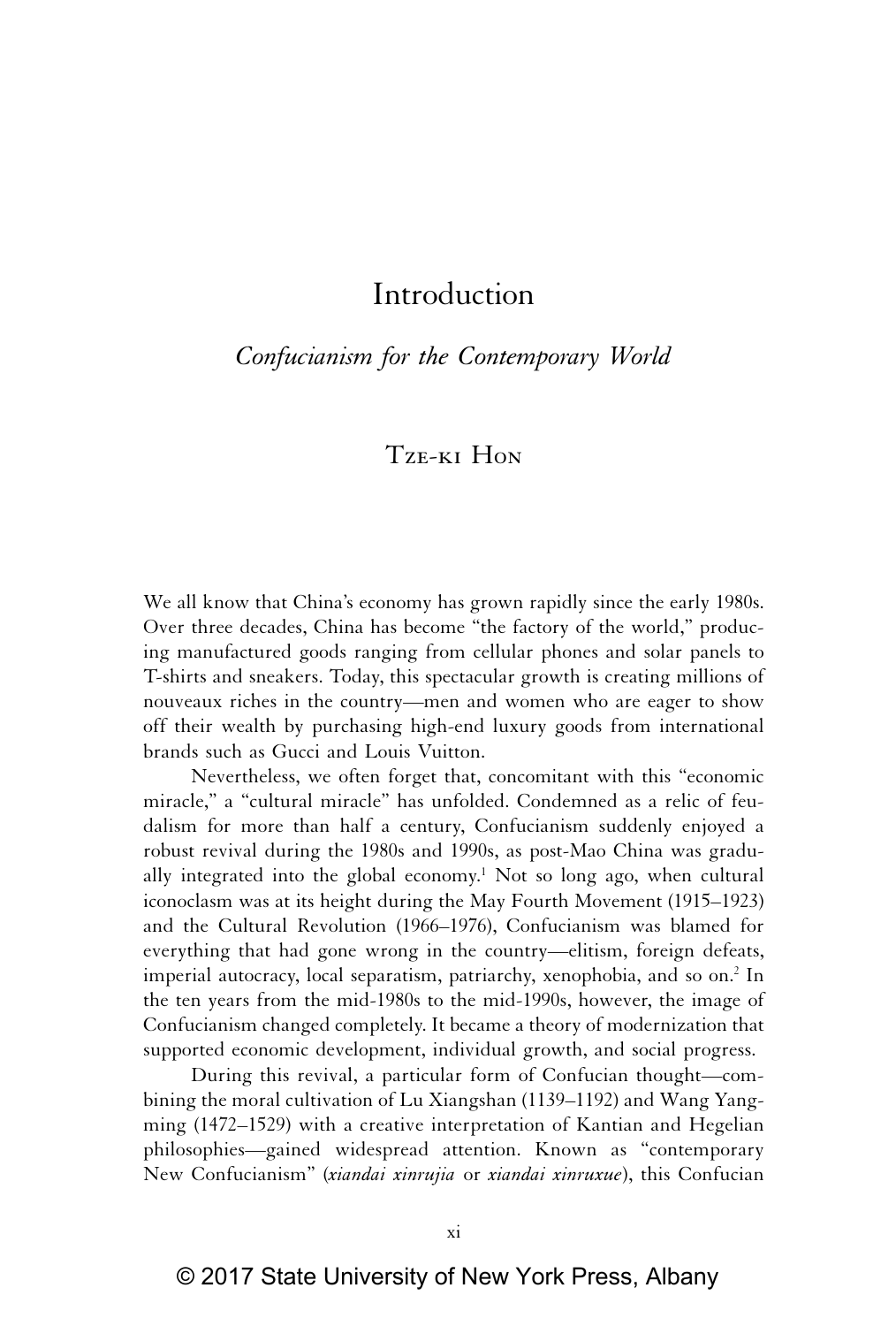#### xii / Introduction

school of thought was said to have contributed to economic success in Japan and the Four Mini Dragons (Hong Kong, Singapore, South Korea, and Taiwan) in the postwar period. It was also considered to be a strategy for modernizing China that would preserve the country's cultural heritage on the one hand and enable the country to catch up with advanced nations on the other.

This Confucian school of thought—first started in overseas Chinese communities in Hong Kong and Taiwan during the 1950s and 1960s quickly took root in China, creating what some scholars call "mainland Confucianism."3 Responding to economic disparity and social injustice in post-Mao China, mainland Confucians challenged the party-state system and introduced the notions of "the division of power," "civil society," and "public realm" to the expanding Chinese middle class.<sup>4</sup> Recently, we see indications that grassroots organizations have begun to adopt Confucian terminology to demand social justice and better services in local communities.5 Whether the "Confucian torch" has been successfully passed to the masses is unclear, but it is fair to say that Confucianism (or more precisely, Confucian ethics) is no longer monopolized by cultural elites. It has become a school of thought that speaks to the educated and the uneducated, the rich and the poor, and the powerful and the powerless when facing the challenges of a rapidly growing economy.

### The Openness of the 1980s and 1990s

Over the years, experts have offered numerous reasons for this Confucian revival. In the mid-1990s, Arif Dirlik and Jing Wang were the first Western scholars bringing attention to this Confucian revival and linking it to global capitalism.6 In the early 2000s, Gloria Davis examined the Confucian revival through the lens of the social changes in post-Mao China.<sup>7</sup> In recent years, insightful studies have been published about key figures, such as Xiong Shili (1885–1968) and Mou Zongsan (1909–1995), who built the philosophical foundations for New Confucianism—a school of thought that inspired the Confucian revival in China during the 1980s and 1990s. To highlight the contributions of these thinkers, John Makeham, Umberto Bresciani, and Ming-huei Lee trace their roots to earlier attempts at reviving Confucianism in the late nineteenth and early twentieth centuries.8 By demonstrating a link to previous Confucian revivals, these scholars show that New Confucianism (and by extension, the recent Confucian revival on the mainland) is part of a long-standing "conservative movement" in modern China that opposes "total westernization," unbridled consumption, and excessive industrializa-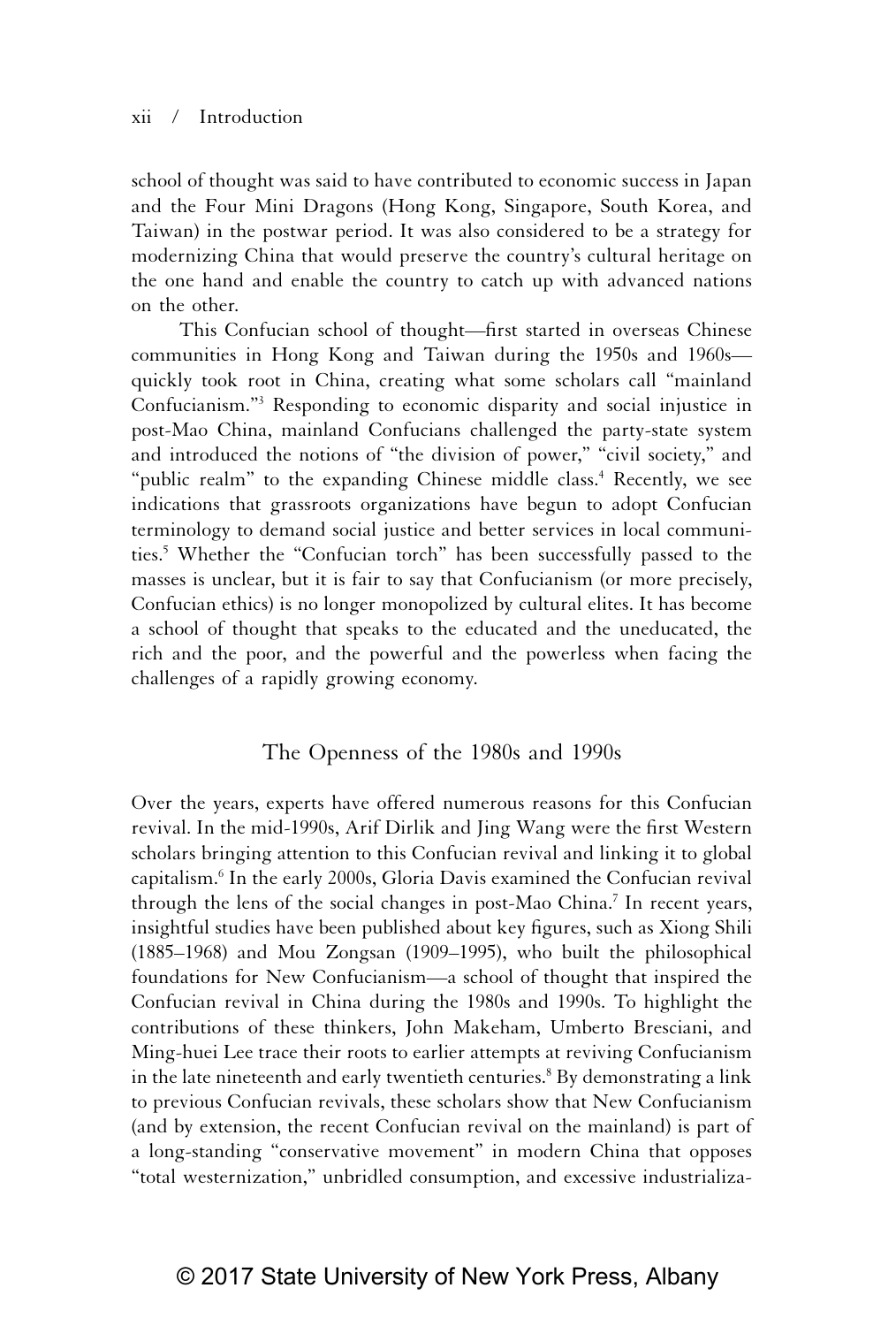tion. For Serina Chan and Sébastien Billioud, however, New Confucianism is not only aimed at the Chinese, but also at anyone in the world who is interested in the balanced development of humanity.<sup>9</sup> To prove their point, they pay special attention to "A Manifesto for a Re-appraisal of Sinology and Reconstruction of Chinese Culture," issued in 1958 by four New Confucian thinkers: Mou Zongsan, Tang Junyi (1909–1978), Xu Fuguan (1903–1982), and Zhang Junmai  $(1886-1969).$ <sup>10</sup> In the manifesto, they argue, the four authors spelled out their goal of transforming Confucianism into a critique of the Western mode of thinking, particularly the notions of empiricism, linear progression, materialism, and scientism.<sup>11</sup>

However stimulating intellectually, this philosophical explanation does not clarify why New Confucianism—once a peripheral intellectual current among a small group of overseas Chinese thinkers—quickly gained popularity in mainland China during the 1980s and 1990s. The New Confucian thinkers were, after all, exile scholars who left the mainland for Hong Kong and Taiwan in the context of the 1949 Communist Revolution. In their adopted lands, they did not receive strong support for reinterpreting Confucianism. This was particularly true in Hong Kong, which, as a British colony, was an entrepôt privileging English-speaking businessmen rather than scholars of Chinese classical learning.12 More important, as exile scholars, the New Confucian thinkers did not have strong ties to the mainland to start a cultural revival. Faced with the "capitalism versus communism" bipolarity of the Cold War, they were preoccupied with opposing communism. As a result, their writings, however insightful and inspiring, had to be reformulated within a new framework in order to reach mainland readers of the post–Cold War period.13

For these reasons, scholars (such as John Makeham and Song Xianlin) correctly focus attention on what was happening on the mainland during the 1980s and 1990s when discussing contemporary Confucian revival.<sup>14</sup> They point to, for example, the atmosphere of skepticism—particularly about communism and Maoism—that led Chinese intellectuals to be open to new ideas, new thinking, and new learning.<sup>15</sup> This openness, they argue, gave rise to the "culture craze" (*wenhua re*) in the mid-1980s and the "national learning craze" (*guoxue re*) in the early 1990s, both of which were essential to the appeal of New Confucianism.<sup>16</sup> Today, in their writings, well-known "mainland Confucians" (such as Jing Haifeng) still fondly recall the openness of the 1980s and 1990s as the impetus for their turn to New Confucianism.17 Clearly the interest in New Confucianism during the 1980s and 1990s was due more to the perception that it provided answers to many of China's problems of modernization than to the claim that it captured the essence of Confucius's thought.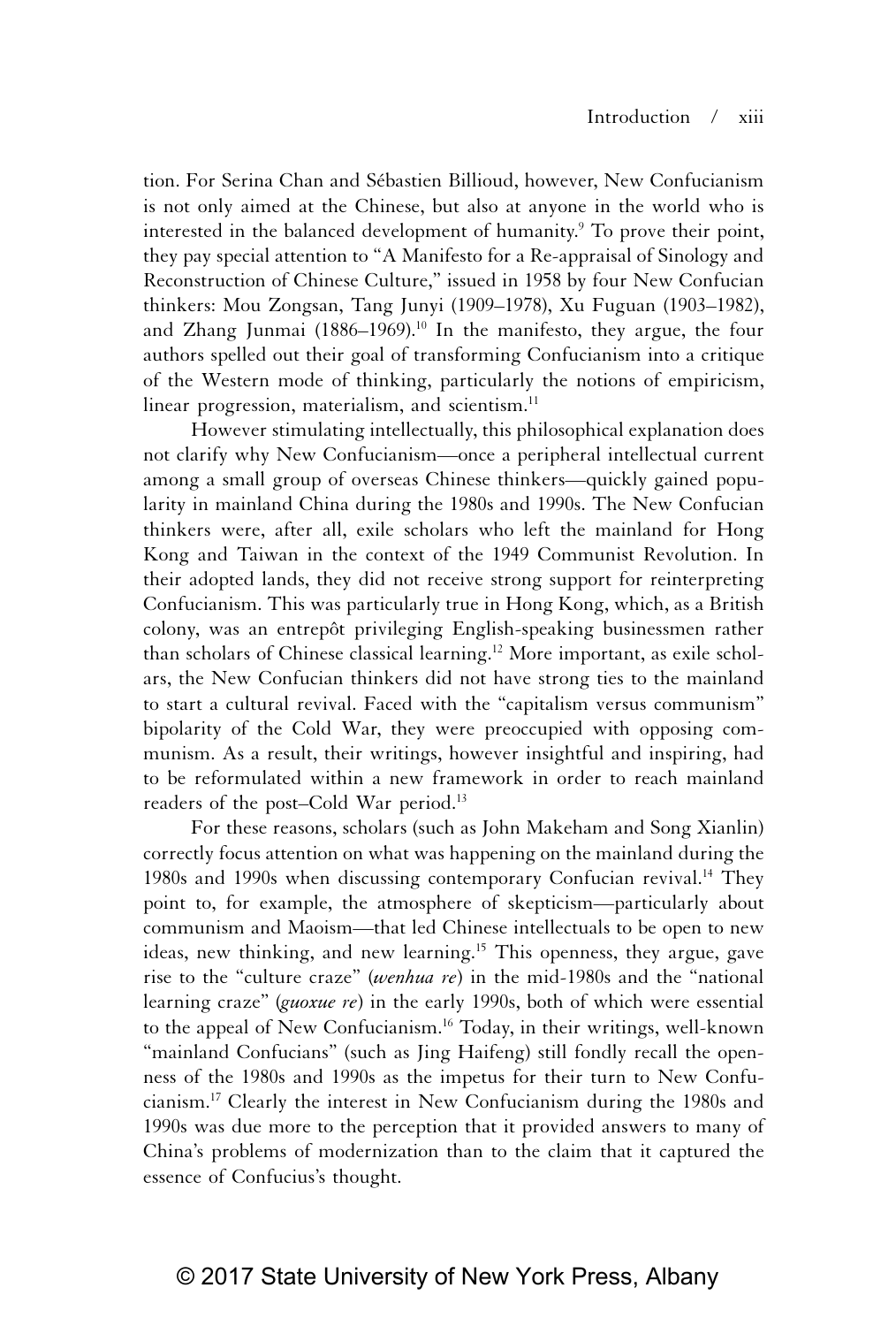#### xiv / Introduction

### Global and Local Factors

The sociocultural explanation for the rise of New Confucianism is broader in scope, but does not account for the concrete steps by which New Confucianism was transformed into a theory of modernization that supported the economic reforms in mainland China. If indeed the rise of New Confucianism occurred during China's transition from making socialist revolution to joining neoliberal global capitalism, which actors and factors made this transformation possible? What were the crucial events that turned an erstwhile esoteric philosophy into a theory of East Asian capitalism?

On this question, Arif Dirlik offers the most convincing argument. In the lengthy article "Confucius in the Borderlands: Global Capitalism and the Reinvention of Confucianism," Dirlik highlights two interlocking events. The first event was a change in the structure of global capitalism: after the 1973 oil crisis, East Asia (especially Japan) rose rapidly at the expense of Europe and the United States.18 Mixing a market economy with aggressive state intervention, the "East Asian development model" (a term sociologist Peter Berger coined) appeared to provide an alternative to capitalism and socialism. Sometimes referred to as "the third way," the East Asian development model was unique in achieving capitalistic modernity based on a reinvention of Confucian culture, such as transforming the traditional concept of filial piety into a family-based work ethic for modern capitalistic enterprise.19 In the 1980s and 1990s, when China was transitioning from socialist revolution to global capitalism, the East Asian development model was attractive to Chinese intellectuals because it promised both capitalistic productivity and a reinvention of Chinese heritage.

The second event was Tu Wei-ming's 1985 visit to China and the subsequent academic exchanges between Chinese and U.S. scholars studying East Asian capitalism. Known to some as "the American Confucius," Tu Wei-ming (in pinyin, Du Weiming) repackaged New Confucianism by incorporating elements of Weberian sociology and process theology.<sup>20</sup> Expanding a point Mou Zongsan made, he argued that over centuries Confucianism had gone through three major transformations: (1) the codification of Confucian cosmology, epistemology, and ethics during the classical period; (2) the reformulation of Confucianism to respond to Indian Buddhism during the late imperial period; and (3) the restructuring of Confucianism to meet the challenge of the West during the modern period.<sup>21</sup> These "three epochs," Tu explained, not only demonstrated the breadth and depth of Confucianism, but also highlighted the creativity of Confucian thinkers in encountering the pressing issues of their times.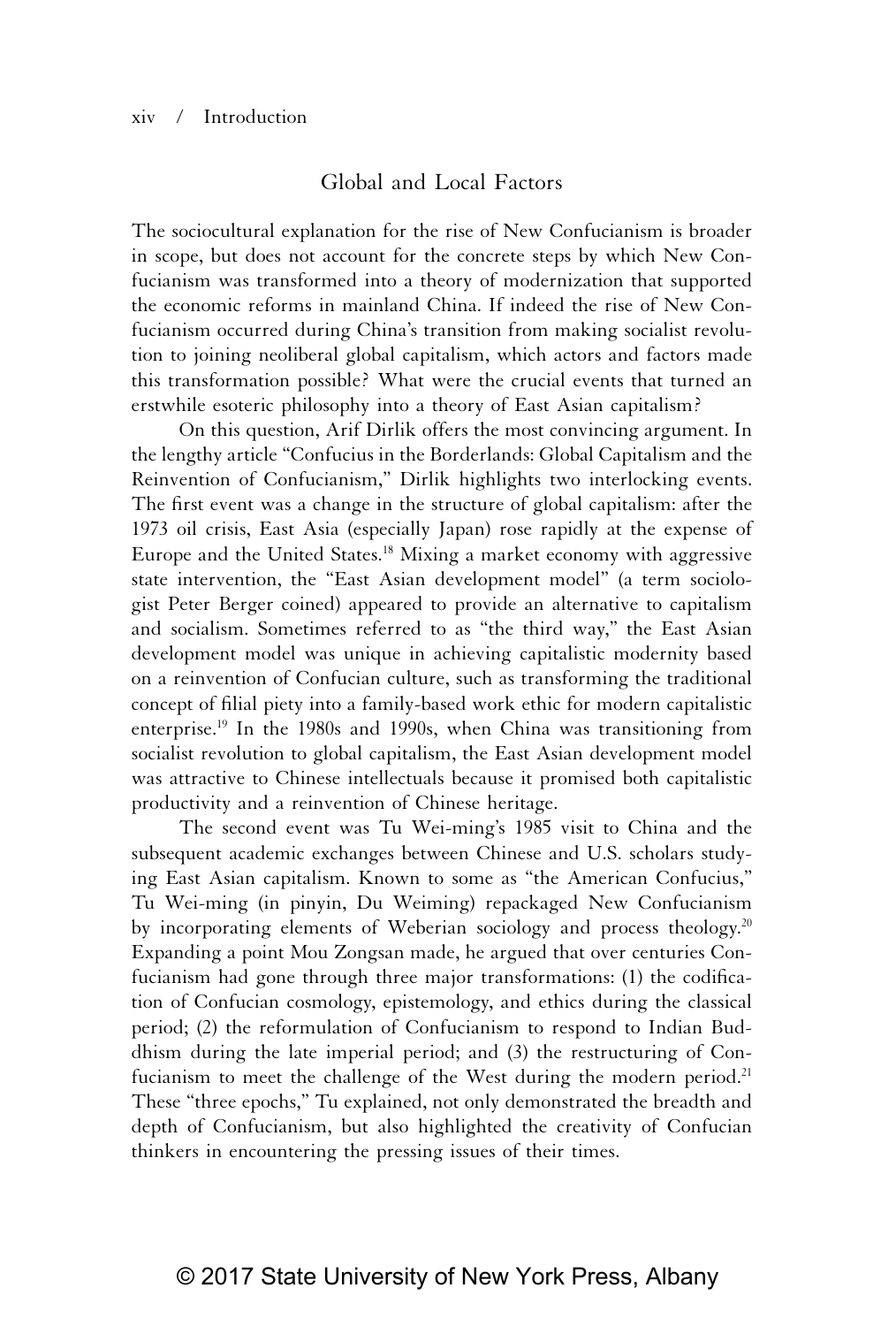For Tu, the challenge of contemporary Confucian thinkers in the "third epoch" (*di san qi*) was to solve the problems of the modern metropolis such as alienation, atomization, bureaucratization, commodification, and excessive rationalization. He claimed that in the third epoch Confucianism must first show its relevance to the modern world by making an impact on cities such as London, New York, Paris, and Tokyo before returning to its homeland, China.<sup>22</sup> In many ways, Tu's argument was based on his experience as an advisor to the Singapore government in the early 1980s. Partly to explain Singapore's economic success and partly to justify teaching "Confucian values" in the school system of the city-state, Tu highlighted "the triad chord" that linked Confucian ethics to the success of East Asian economy from the perspective of Max Weber's sociology.<sup>23</sup>

Although Dirlik acknowledges Tu's contribution to the transformation of New Confucianism into a theory of modernization, he blames him for being uncritical of capitalism. For all that Tu's writings offer new approaches to social policy, Dirlik argues, "what has been untouched by, and in fact benefited from, the Confucian 'challenge,' is capitalism itself."24 And yet, in retrospect, Tu's role is far more important than Dirlik admits. First and foremost, Tu's contribution lies in linking two separate discourses: the discourse of "the East Asian development model" among economists and sociologists in the United States and the discourse of "New Confucianism" among a small group of scholars in overseas Chinese communities. And the bridge between these two discourses was Max Weber's *The Protestant Ethic and the Spirit of Capitalism*. Drawing from the former discourse, Tu used Weber's text to highlight the uniqueness of "East Asian capitalism," which, he claimed, successfully developed the spirit of capitalism based on Confucian ethics.<sup>25</sup> Drawing from the latter discourse, Tu used Weber's text to show how certain Confucian concepts (e.g., *ren*, humanity, and *li*, rituals) could help people develop "inner sagehood" amid the hustle and bustle of the modern city.<sup>26</sup> Even though it was not exactly Herbert Marcuse's critique of industrial society from the perspective of "one dimensional man," Tu's interpretation of Confucian ethics registered problems of urban life while attempting to bring fluidity, creativity, and hope to modern existence.

Thus, by "Weberizing Confucianism," Tu presented a compelling argument that the Chinese could develop an East Asian form of capitalism that would allow them to build an advanced economy on the one hand and remain culturally Chinese on the other. Although lacking a clear explanation of how Confucianism would develop capitalism, Tu's argument fit the general atmosphere of the 1980s and 1990s, when the Chinese government was promoting "socialism with Chinese characteristics." Certainly Tu had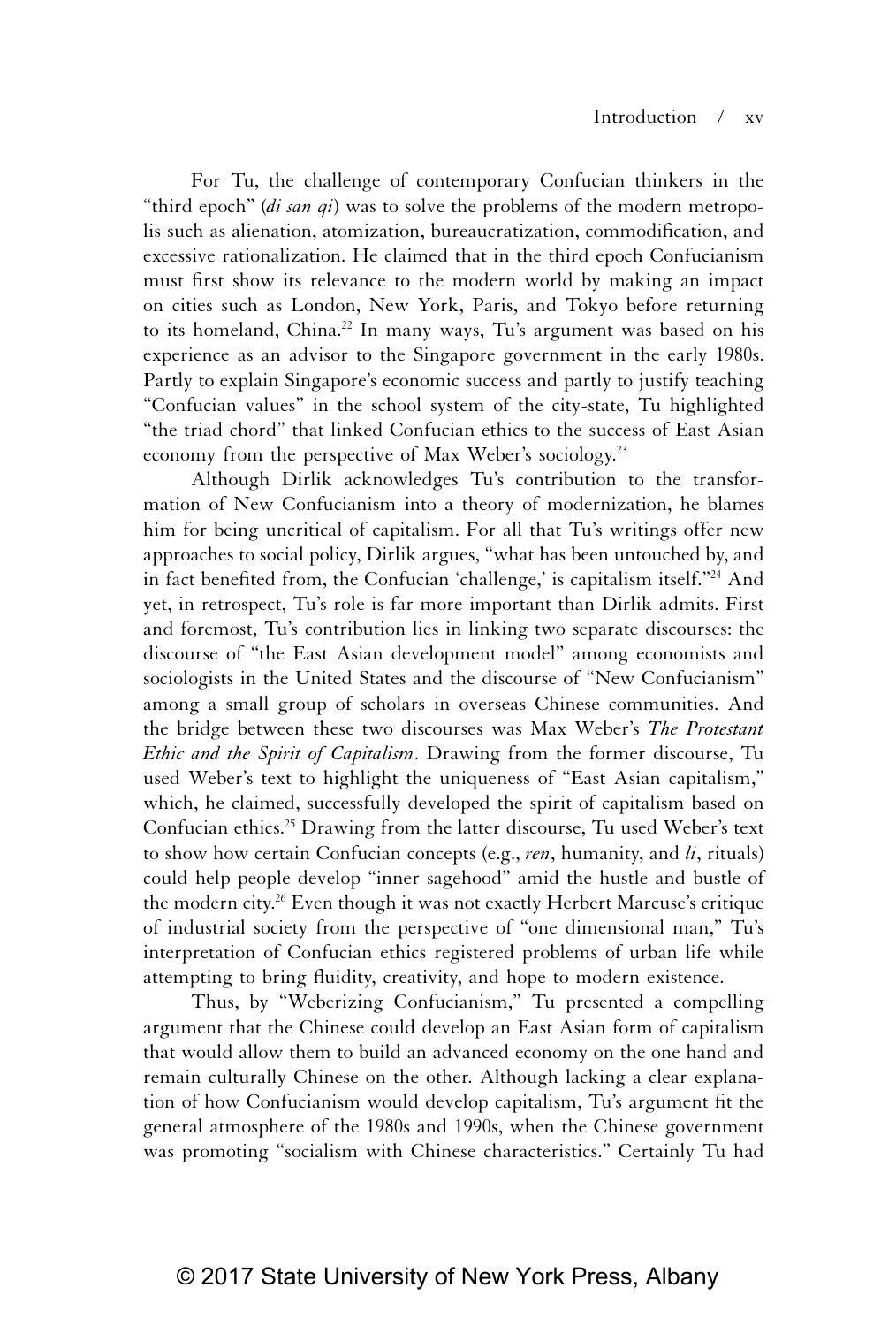#### xvi / Introduction

no interest in building socialism in China, but his argument resonated with Chinese readers who wanted to break down the "capitalism versus socialism" dichotomy of the Cold War and were eager to revive some forms of Chinese tradition to boost their national identity.<sup>27</sup>

In addition to Tu's 1985 lecture tour, we should note that state-sponsored studies also helped spread New Confucianism around China. For ten years from 1986 to 1995, through generous grants from the Department of Education of the Chinese government, many conferences were held to discuss New Confucianism, and many collected works of New Confucian thinkers (particularly Mou Zongsan, Tang Junyi, and Xu Fuguan) were printed and distributed. While some scholars questioned the motives behind these concerted efforts to introduce New Confucianism,<sup>28</sup> these government-sponsored activities were clearly instrumental in spreading Confucianism across China. By the early 1990s, there were self-proclaimed "mainland Confucians" (such as Luo Yijun) whom the state had formerly employed to study New Confucianism and found themselves sympathetic to it. Later, as the number of "mainland Confucians" grew, the leaders of the "New Confucian research project"—such as Fang Keli—faced fierce criticism for spreading subversive learning within China.29

As China becomes more affluent and diverse after the turn of the millennium, the Confucian revival adopts a variety of forms. Although one can still trace its roots to New Confucianism of the 1980s and 1990s, the recent Confucian revival reaches many sectors of Chinese society and touches the lives of millions of people across the country. The Confucian revival becomes, as mentioned earlier, a platform for critiquing the party-state and pressing the government to provide more local services.<sup>30</sup> It has been transformed into self-help advice to manage fears and anxiety in a fast-growing economy, as seen in Yu Dan's popular television programs from 2006 to  $2007<sup>31</sup>$  It has also become part of the propaganda campaign of the Chinese government to promote "harmonious society" and Chinese nationalist identity.32 More recently, various groups that identify themselves as Confucian have appeared across China to address issues ranging from political rights and social justice to environmental protection and early child education.<sup>33</sup> Theorists of world politics also apply Confucian concepts to international issues, envisioning a new global order in which the major players are no longer nation-states.<sup>34</sup> In sum, contemporary Confucian revival has become a broad cultural phenomenon responding to the economic, existential, political, and social issues of the twenty-first century.<sup>35</sup>

Nevertheless, despite its strong impact on Chinese politics and society, the contemporary Confucian revival is still understood in the West primarily as a philosophical movement with a strong emphasis on moral metaphysics.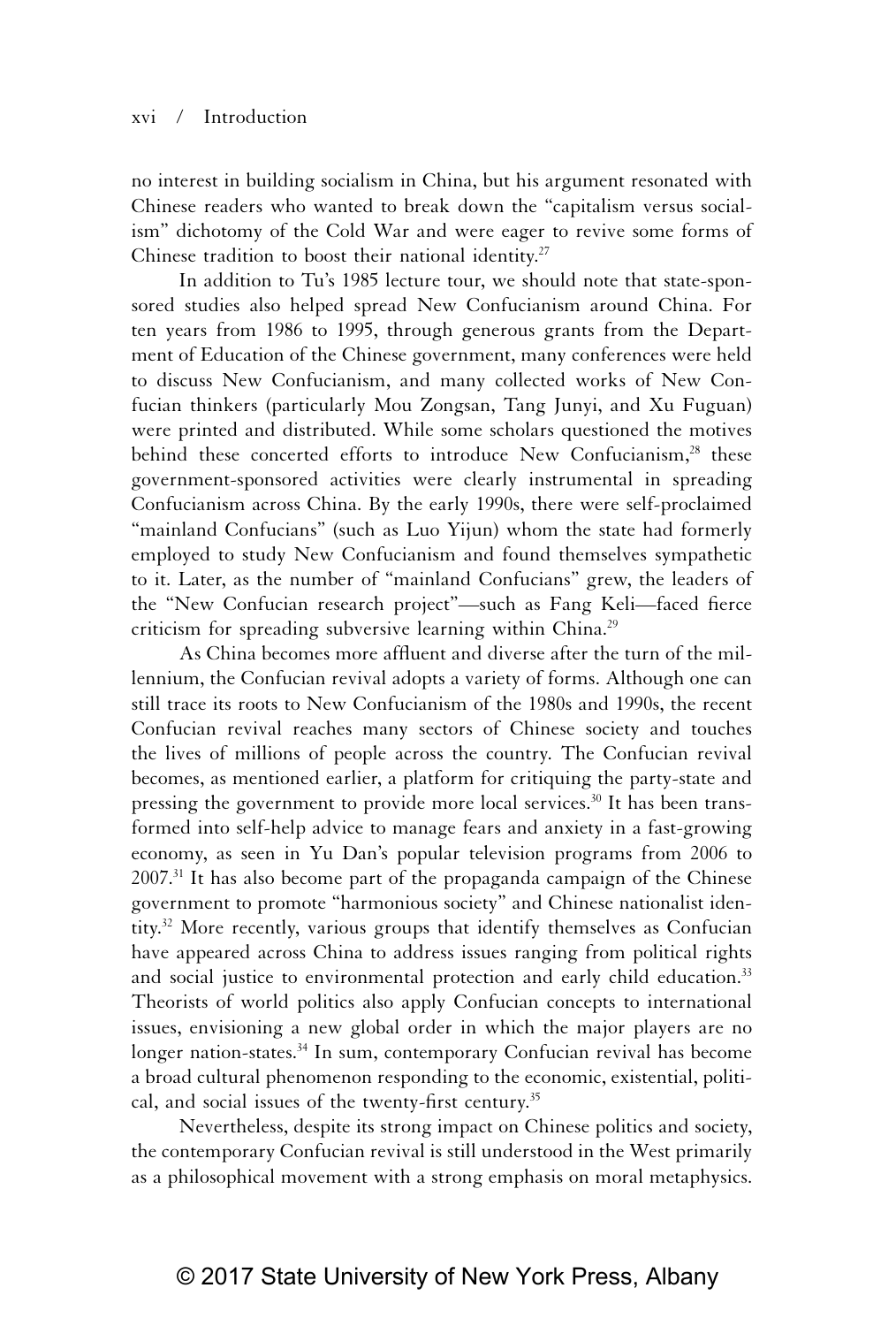Major publications continue to portray contemporary Confucian revival as an intellectual enterprise confined to scholars in the academy. While this ivory-tower image of contemporary Confucian revival is built on decades of Western publications promoting East Asian civilization, clearly a glaring discrepancy exists between contemporary Confucianism in China and its representation in the West.

### New Confucianism as a Modernization Theory

Based on the papers presented at the "Beyond the New Confucianism" April 2012 conference held at the University at Buffalo, this volume examines the contemporary Confucian revival as a potent force in shaping politics and society in mainland China, Hong Kong, Taiwan, and overseas Chinese communities. Consisting of twelve chapters, an introduction, and an epilogue, it links the contemporary Confucian revival to debates—both within and outside China—on global capitalism, East Asian modernity, political reforms, civil society, and human alienation. Thematically divided into three sections, it offers a fresh view of the contemporary Confucian revival as a broad cultural phenomenon consisting of an interpretation of Confucian moral teaching, a theory of political action, a vision of social justice, and a perspective for a new global order.

Part 1 focuses on New Confucianism (*xin rujia*) as a theory of modernization. The section begins with Tze-ki Hon's chapter "Global Capitalism with Chinese Characteristics: Fang Keli's New Confucian Research Project (1986–1995)," which provides an account of the transformation of New Confucianism from a moral metaphysics into a social theory. In the chapter, Hon argues that the 10-year New Confucian research project played a crucial role in "Weberizing" New Confucianism, and therefore provides a framework linking the philosophical discourse of overseas Chinese to the broader question of East Asian capitalism. Certainly, as critics point out, the research project was strong in popularizing the writings of New Confucians and weak in analyzing their thoughts. Nevertheless, Hon contends that the research project was significant in bringing Confucianism back to mainland China after a thirty-year absence under Mao. More importantly, the research project paved the way for applying Confucianism (particularly Confucian ethics) in resolving political, social, and existential problems caused by China's fast-growing economy.

If "Weberization" was indeed the key to transforming New Confucianism from a philosophy into a social theory, different interpretations of Weber's work invigorated Chinese intellectuals as they pondered the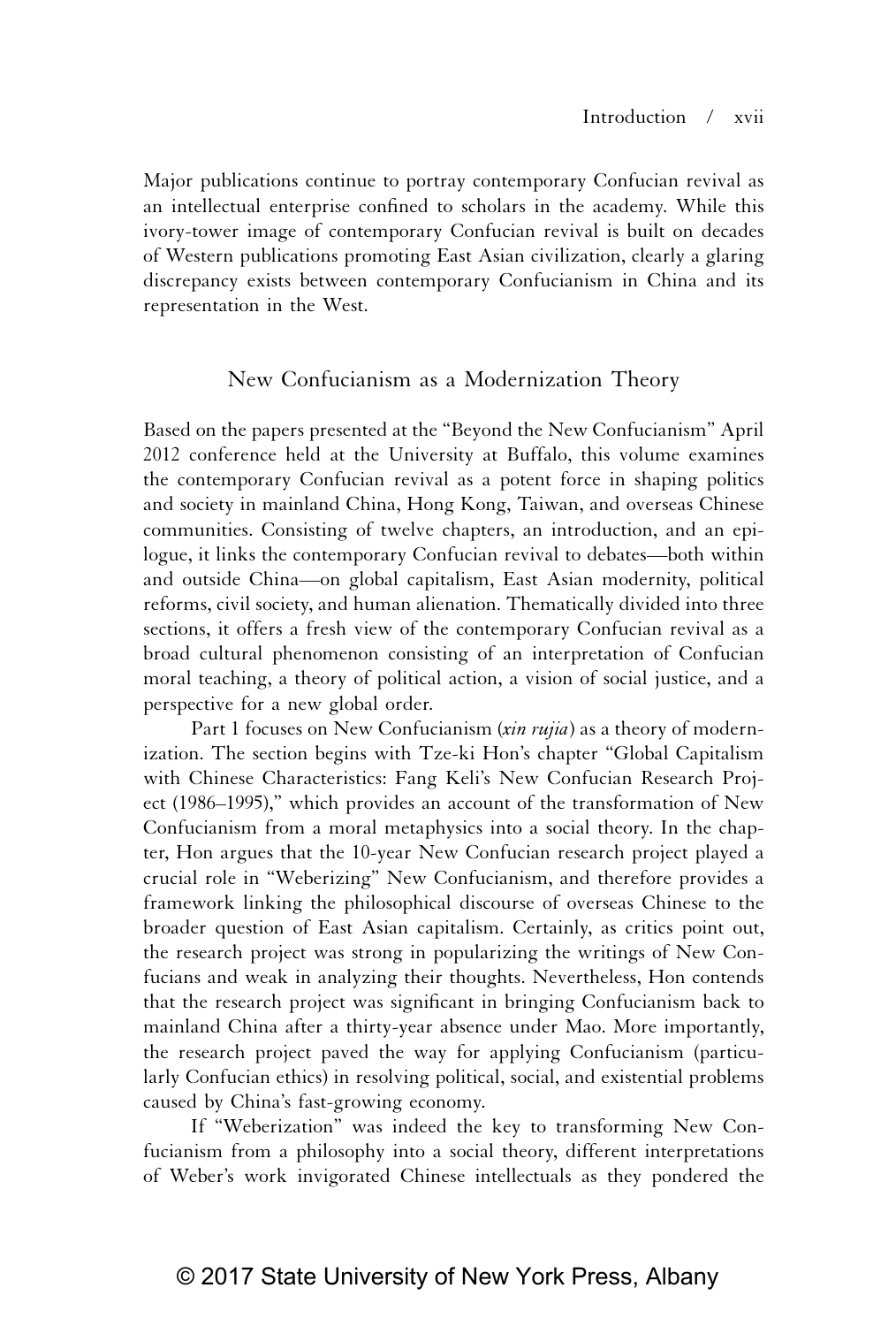relationship between Confucianism and capitalism. In her chapter "Confucianism, Community, Capitalism: Chen Lai and the Spirit of Max Weber," Els van Dongen draws attention to two opposing views of Weberian sociology. In an approach known as the "Weberian thesis," some scholars focus on Weber's argument in *The Protestant Ethic and the Spirit of Capitalism* that the Protestant ethic contributed to the rise of capitalism. The other approach, known as the "Weberian critique," focuses on Weber's *Economy and Society*, in which he stressed the negative consequences of modernization-as-rationalization, described as the "iron cage of modernity." To Chinese scholars (particularly Chen Lai), the tension between the two views did not seem problematic. In fact, Chinese scholars understood New Confucianism as both a *sociopolitical* argument for economic development in the post–Cold War world and a *moral* project to create a fiduciary community in response to the alienation and fragmentation of modern society. Like many intellectuals in developing countries, Chinese scholars were eager to find a way to develop the economy and to avoid excessive rationalization and bureaucratization.

After being transformed into a theory of modernization, New Confucianism has been applied to concrete political problems. The next two chapters in part 1 are examples of using Confucian concepts to envision a new political order nationally and internationally. In both chapters, the authors go beyond what is conventionally considered as New Confucianism, namely, the moral teachings of Lu Xiangshan and Wang Yangming and the intellectual genealogy that stretches from Xiong Shili to Mou Zongsan. For instance, in "Realizing *Tianxia*: Traditional Values and China's Foreign Policy," Daniel A. Bell explains how some Chinese thinkers envision a new global order based on the Confucian concept *tianxia* (all-under-heaven). For these Chinese thinkers, Bell argues, *tianxia* encapsulates a vision of global order that does not involve a world government that has ethical and political priority over national states. Rather, a transnational global order will be established by being cognizant of the "obligations that we owe to people living outside the territorial boundaries of our states, even though they are not as intense as the obligations we owe to fellow citizens." Bell further argues that, although the ideal of *tianxia* would have to be modified somewhat to fit the political reality of the twenty-first century, he sees a "Confucian-inspired foreign policy" as being both realistic and humane, especially in three areas: a hierarchical world order, political meritocracy, and social harmony.

Similarly, in "Confucianism to Save the World," Tongdong Bai employs Confucian concepts to envision a pluralistic political order. Adopting an argument shared by many mainland Confucians, Bai considers Confucianism more a political philosophy than a moral metaphysics. In Bai's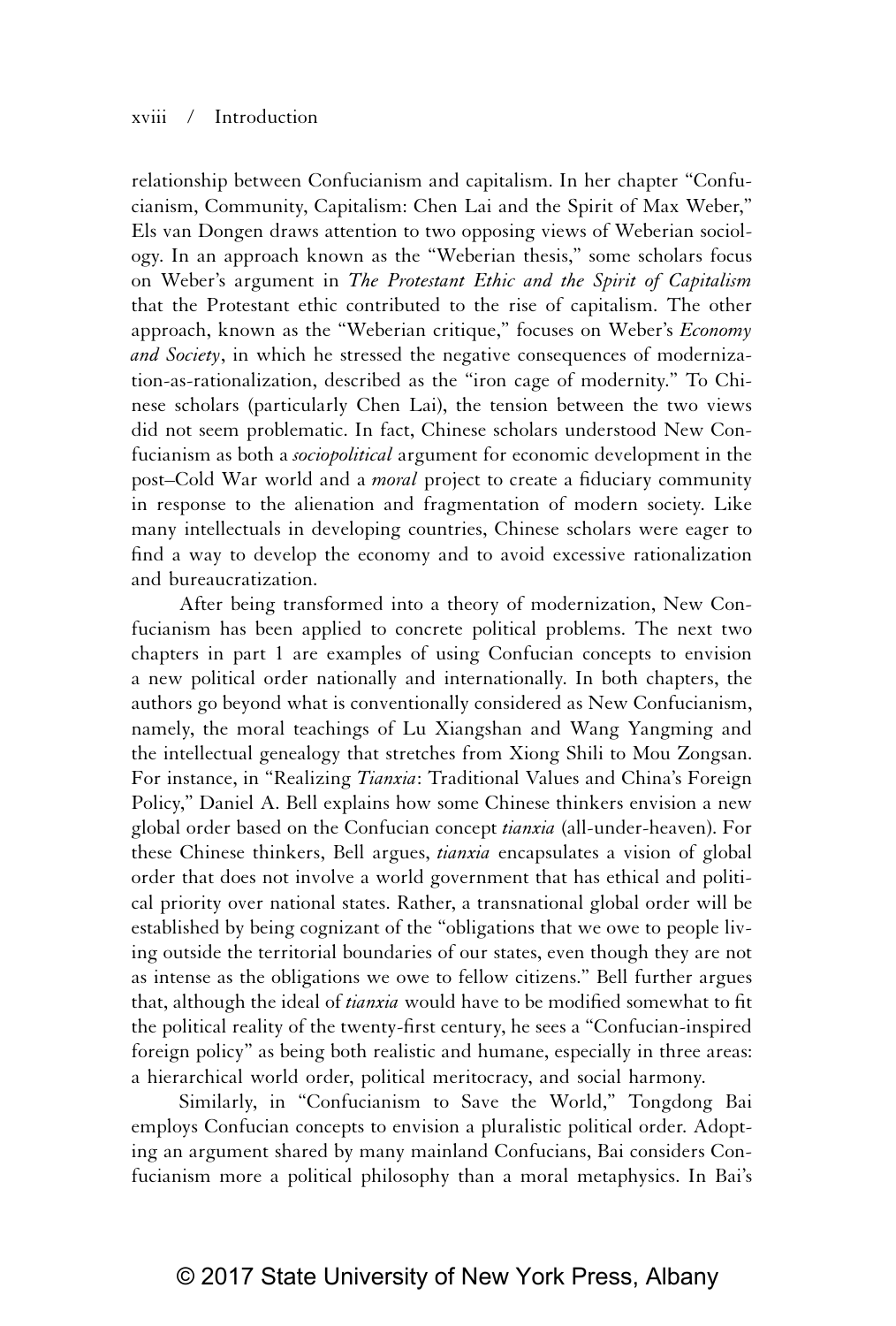words, "not only is Confucianism chiefly a political philosophy, but it is a modern political philosophy." This political interpretation of Confucianism allows Bai to achieve two goals. First, he emphasizes the similarity between the so-called Spring and Autumn and Warring States Periods (when Classical Confucianism emerged) and the multipolar international environment that we see today. This similarity, he contends, makes Confucianism an inspiring political philosophy because it balances multiplicity with unity, agency with structure. Second, he can imagine a Confucian government that would, like many Western democratic governments, support freedom of speech, the rule of law, and civil liberties. While Bai's argument in this part may seem controversial to some readers, we need to remember that he is proposing an alternative form of governance substantially different from the party-state system of the People's Republic of China. Like other mainland Confucians (such as Jiang Qing), $36$  he is suggesting a new political structure that may one day be accepted in China as well as in the rest of the world.

### The Moral Foundation of Contemporary Democratic Institutions

While part 1 focuses on the contemporary Confucian revival as a cultural force of modernization, part 2 examines the moral dimension of the revival by focusing on two thinkers: Mou Zongsan and Tang Junyi.<sup>37</sup> This turn to morality, however, is not just to affirm the moral roots of the Confucian revival, particularly the moral metaphysics of New Confucianism. It is also to clarify the role of Confucian ethics in the pluralistic society of the twenty-first century. Collectively the six chapters in part 2 demonstrate that the contemporary Confucian revival is a result of and a response to rapid sociopolitical changes in Chinese communities across the Taiwan Strait. The chapters show that through creative interpretation of its core ideas, Confucianism can be a vital force for a diverse and pluralistic society of the twenty-first century.

This creative use of Confucianism for contemporary life is particularly clear in Ming-huei Lee's chapter, "Building Democracy: The Theory and Practice of Contemporary New Confucianism." A philosopher trained in Germany, Lee begins his chapter with an explanation of the subtlety of Mou Zongsan's moral metaphysics, particularly his seemingly opaque concept "the self-negation of moral consciousness" (*liangzhi zhi ziwo kanxian*). Then he shows why Mou emphasizes the development of "the inner sage" as the precondition for "the outer king." By giving preference to the moral mind over political institutions, Lee points out, Mou highlights the importance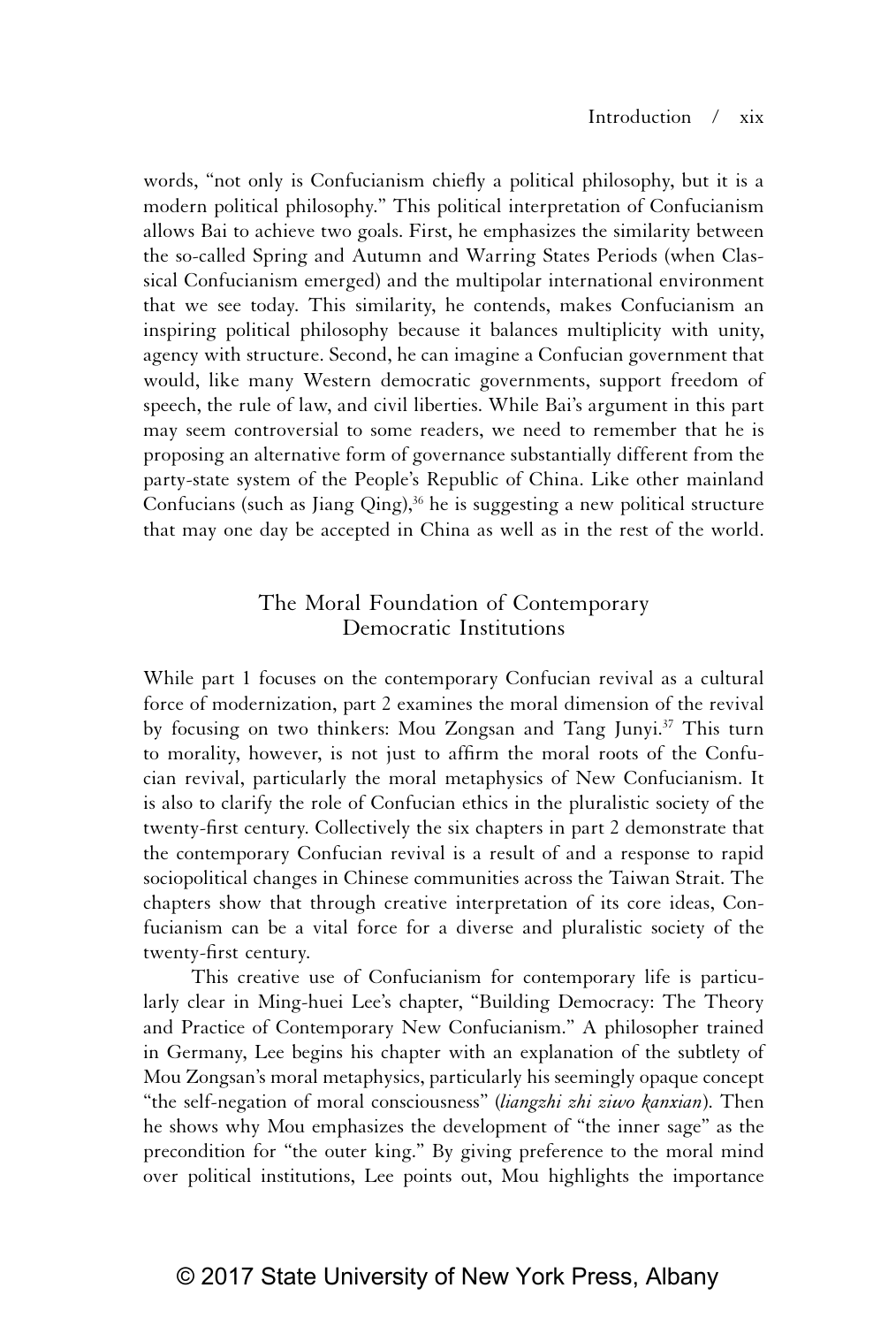#### xx / Introduction

of recovering moral sensitivity to counter the individualism, materialism, and pragmatism of contemporary society. His observation of recent Taiwan politics leads Lee to conclude that Mou's moral metaphysics is even more relevant today because it stresses the need for training clear-headed citizens to make political decisions based on moral intuition rather than utilitarian goals.

Similarly, in his chapter "Self-Restriction and Progressive Confucianism," Stephen C. Angle expands on Mou Zongsan's moral metaphysics. Like Ming-huei Lee, Angle focuses on Mou's concept of "the self-negation of moral consciousness," but, unlike Lee, he is interested in Mou's thought on the *indirect* relationship between morality and politics. By keeping morality and politics separate but connected, Angle argues, Mou provides a new model for political participation that can be described as "Progressive Confucianism." In this new model, Angle envisions the possibility of political engagement where "politics emerges out of the ethical activity of individuals as they merge together in political life, and a certain kind of political structure is ultimately needed as the indirect means to more complete ethical practice." In this manner, Angle asserts, "Progressive Confucianism" not only will provide a basis for pluralistic governance in China, but it will also make important contributions to political theory in democratic societies around the world.

An-wu Lin's chapter, "Confucianism and Civil Society: The New Meanings of 'Inner Sage' and 'Outer King,'" reinforces some of the themes covered in Angle's article. For two decades since the 1995 death of Mou Zongsan, Lin has fought a battle in Taiwan to replace "New Confucianism" with "Post–New Confucianism" (*hou xinrujia*). As part of Post–New Confucianism, as Lin conceived, New Confucian thinkers will turn their attention from developing personal morality to developing "civil society" through the cultivation of what Jürgen Habermas calls "communicative acts" in the public sphere. Calling his version of New Confucianism a "Civil Confucianism" (*gongmin ruxue*), Lin, like Angle, hopes to establish a dynamic relationship between morality and politics while keeping the two spheres separate. As such, Lin is determined to create a new image of Confucianism by focusing on "the modern proclivity for privacy and individual rights."

In "A Mission Impossible? Mou Zongsan's Attempt to Rebuild Morality in the Modern Age," Ke Sheng reflects on the role of New Confucianism in the twenty-first century. Unlike the previous three authors, Sheng does not believe that the New Confucian thinkers are capable of resolving "the modern predicament." Citing Scottish philosopher Alasdair MacIntyre, Sheng defines the modern predicament as the universal problem of establishing moral values in a thoroughly secular and materialistic world. Employing this definition, Sheng finds New Confucianism ill-equipped to solve the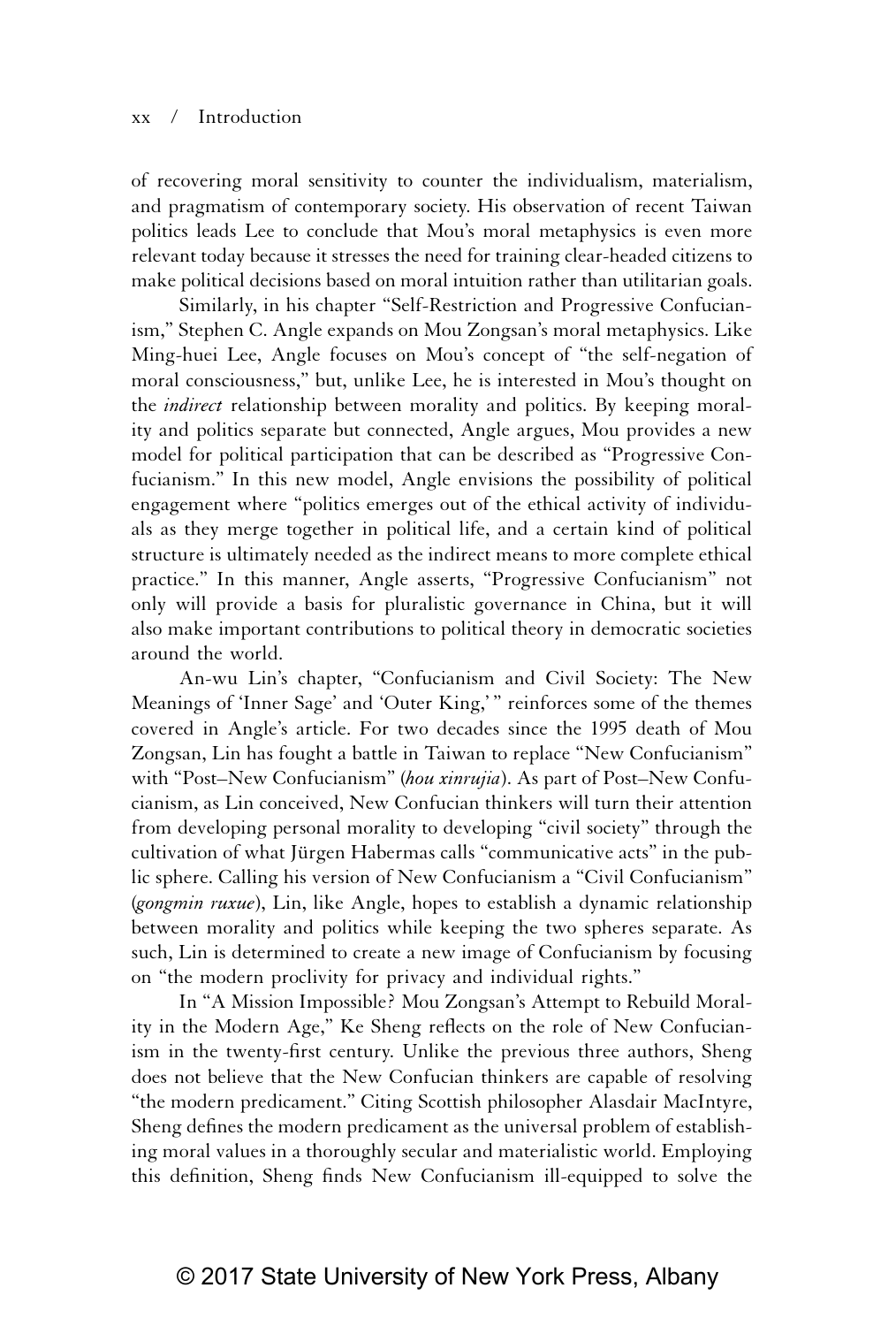modern predicament because it is basically an invention of modern times. In addition, Sheng also finds that New Confucianism lacks the flexibility to adapt to different circumstances even though it makes universal claims of relevance to all people in the world. In the end, Sheng concludes, even Mou Zongsan (the most original thinker among the New Confucians) could not find a solution; hence the title of the article: a mission impossible.

For readers who want to see Confucianism play an active role in the twenty-first century, Sheng's article may come as a surprise. It is particularly intriguing, coming after three articles that demonstrate the possibilities of building a pluralistic society based on a creative interpretation of the New Confucian moral metaphysics. At the same time, Sheng's pessimism is a healthy reminder that the reinvention of Confucianism in the twenty-first century is by no means an easy task.<sup>38</sup> As Sheng points out, the main obstacle to a Confucian revival is not the Confucian moral values, but the changed world. In a world driven by competition, consumption, and material gains, convincing people—particularly the poor and the disenfranchised—to patiently develop their "inner sagehood" so that they may one day become "outer kings" is difficult.

### New Understanding of Tang Junyi

As shown in the first four chapters in part 2, Mou Zongsan is the key thinker behind the development of New Confucian moral metaphysics. Consequently, current literature on New Confucianism often focuses on him, as if he is the New Confucian thinker par excellence. By contrast, Tang Junyi is less familiar to Western readers, even though he was a contemporary of Mou and one of the authors of the 1958 Manifesto. This imbalance is unfortunate because in his lifetime Tang was better known than Mou due to his esteemed position as a top administrator at New Asia College in Hong Kong. In addition, his charismatic personality and moral passion won him numerous followers, many of whom are still promoting his version of Confucianism to high school and college students in Hong Kong and Taiwan.

To redress this imbalance, part 2 includes two chapters on Tang Junyi. In "The Challenge of Totalitarianism: Lessons from Tang Junyi's Political Philosophy," Thomas Fröhlich discusses Tang's struggle with totalitarianism.39 Based on a close reading of Tang's writings, Fröhlich identifies an inner tension in Tang's political view: his unbounded optimism for political modernization on the one hand, and his acute sensitivity to the danger of totalitarianism on the other. Fröhlich finds out that throughout his active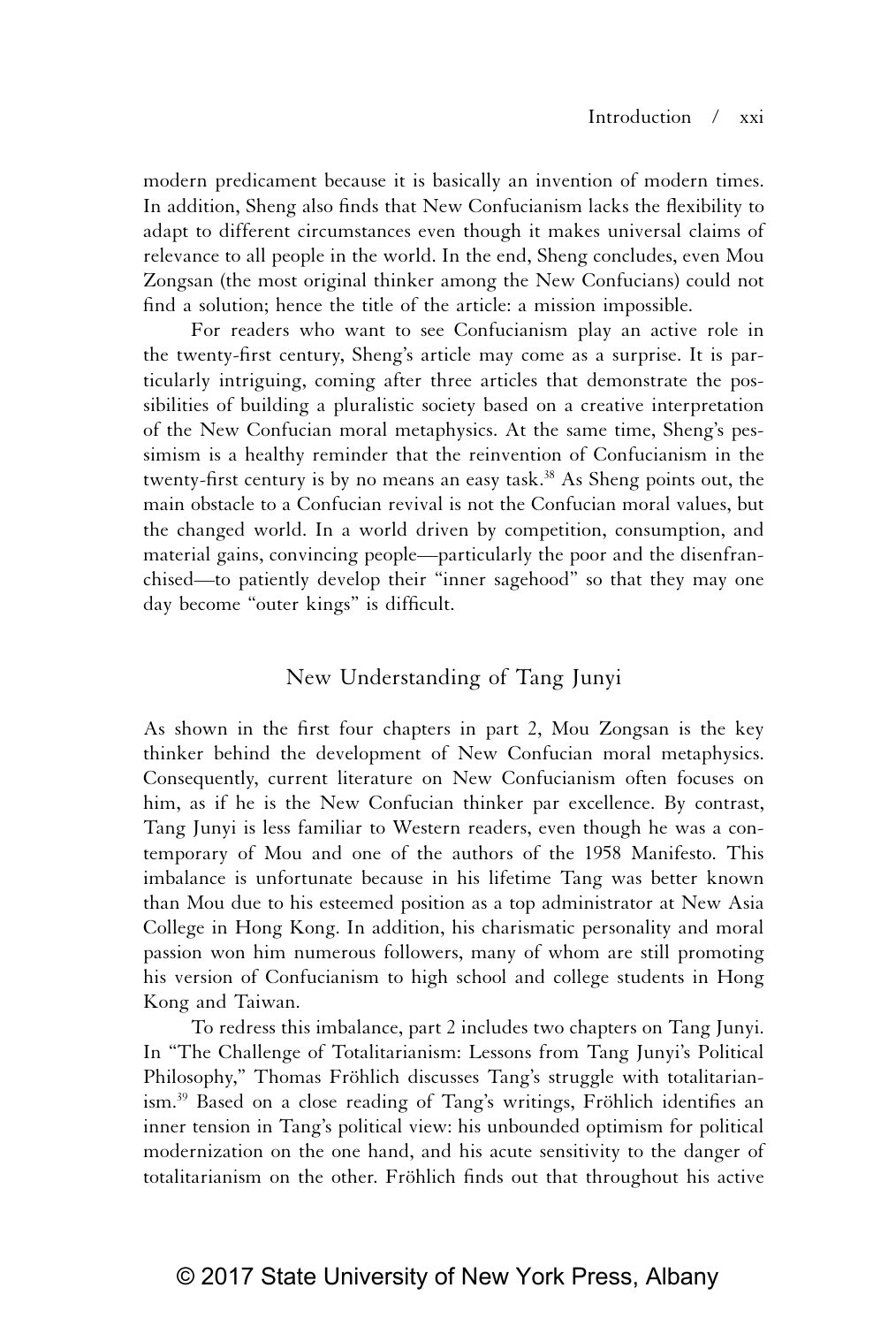life as a scholar, Tang was unable to resolve this inner tension, although the crimes against humanity unleashed by totalitarian regimes were increasingly clear to Tang, particularly from reports on the Holocaust and the political campaigns in mainland China. This inability to conceptualize (let alone resolve) the inner tension, Fröhlich argues, shows a bigger problem of New Confucian thinkers, namely, their reluctance to come to grips with barbarism and dehumanization in modern society.<sup>40</sup> Fröhlich's observation also reminds us of the misreading of Weber's works that Els van Dongen discusses in her chapter in part 1. From Tang Junyi to Chen Lai, Chinese thinkers have been consistently missing Weber's grim diagnosis of modern society. They embrace the Weberian thesis because it supports their optimism about modernization, but they are not interested in the Weberian critique because they do not see the danger of "the iron cage of rationality" destroying humankind and human civilization.

In "A Critique of Colonialism and Capitalism: Tang Junyi's Views on Plurality and Openness," Hok Yin Chan offers a different view of Tang, focusing on the political environment of colonial Hong Kong that provoked Tang to develop his Confucian humanism. Chan argues that, although it was often criticized for being broad and uncritical, Tang's Confucian humanism was actually a critique of colonialism and capitalism. More importantly, his promotion of the Confucian Five Relationships (especially the relationship between friend and friend) was aimed at ameliorating the alienation and fragmentation of modern society. From Tang's critique of colonialism and capitalism, Chan draws a stern lesson. He finds that the problems that Tang confronted in the 1950s and 1960s (such as social injustice and alienation) are the same ones that we are facing today in neoliberal global capitalism. Certainly it is comforting to know that Tang's writings are still relevant to this day; at the same time, it is disturbing to learn that the world has not made much progress in improving the human condition in the last five decades.

Taking seriously the complicated history of Confucian revivals of the twentieth century, the six chapters in part 2 seek to offer a broad and inclusive understanding of a multifaceted cultural movement that has recently become an important cultural, political, and social force in mainland China, Hong Kong, and Taiwan. By presenting different images of Mou Zongsan and Tang Junyi as political actors and thinkers, the six chapters demonstrate that Confucianism of the twenty-first century is capable of addressing a wide range of issues, such as alienation in a big city, commodification in a market economy, the concentration of power by the state, and social injustice in monopolistic capitalism.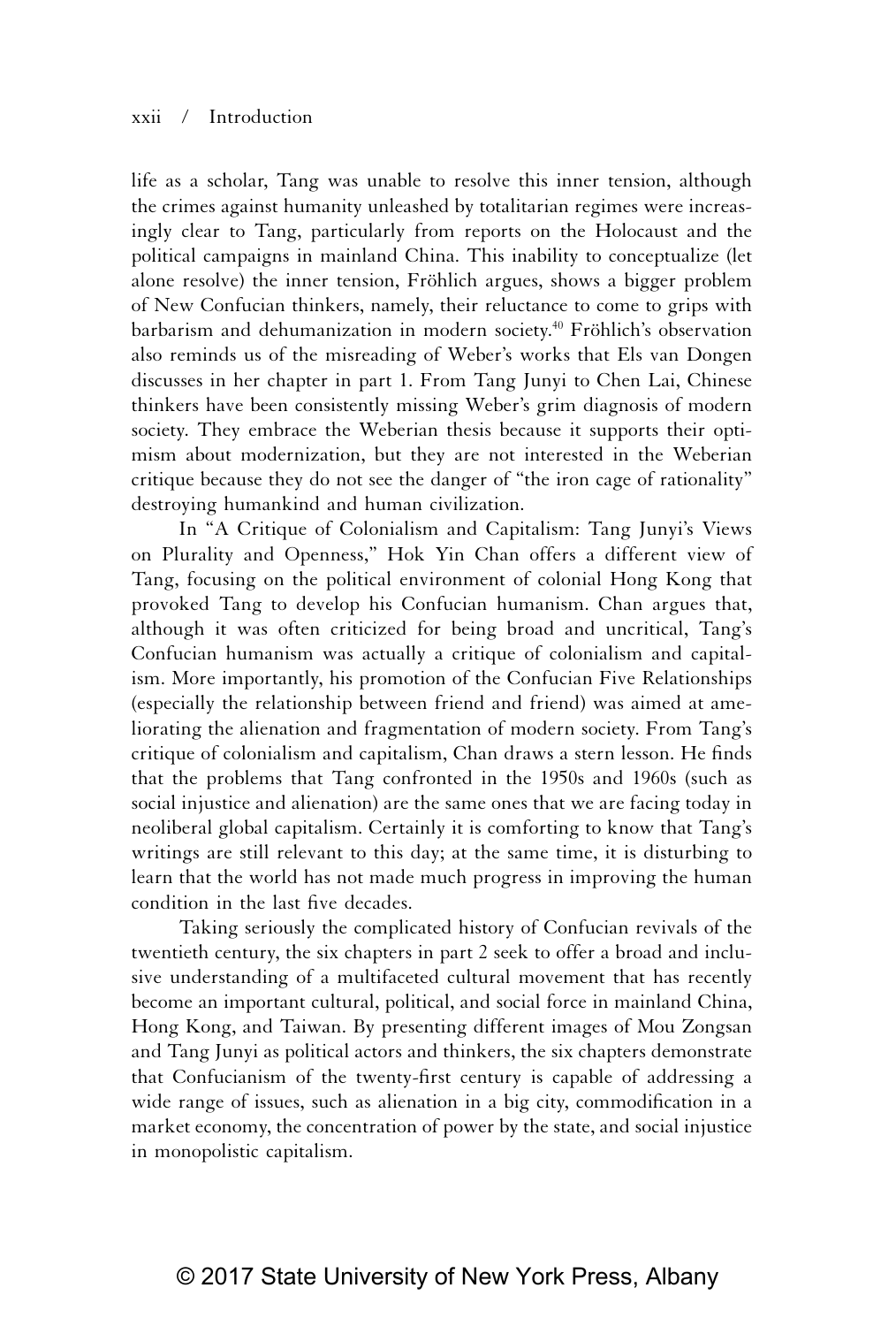### Confucius as a Commodity and a Cultural Icon

As mentioned earlier, although started with an interest in New Confucianism in the 1980s and 1990s, recently contemporary Confucianism has been driven by its broad appeal to different sectors of Chinese society. In part 3, two chapters examine the wide variety of ways that Confucianism is presented in contemporary China. To begin the discussion, Marc Andre Matten compares two forms of ancestral worship in "Worshipping Ancestors in Modern China: Confucius and the Yellow Emperor as Icons of Chinese Identity." Through a comparison of the rituals that have grown up around the Yellow Emperor and Confucius since the late nineteenth century, Matten argues that the two have been closely linked to the construction of Chinese national identity, even though the concept behind the two forms of worship is quintessentially Confucian (i.e., filial piety). Despite the vicissitude in the rituals due to politics, Matten points out, cultural iconoclasm does not appear to have had a lasting negative effect on them. Even at the height of cultural iconoclasm—notably the May Fourth Movement and the Cultural Revolution—worship of Yellow Emperor and Confucius continued as long as political leaders saw the value in mobilizing the Chinese citizens. In this sense, Matten argues, modern China has experienced no rise or fall in Confucianism. The Confucian concept of filial piety, directed at these important cultural forefathers, has continuously served the cause of nation-building.

In "The Chinese Media's Campaign for Confucianism: Motivations, Implications, and Problems," Junhao Hong, Miao Liu, and Wen Huang give us a detailed study of how Confucianism is portrayed in mass media in contemporary China. Focusing on the culture industry (particularly movies, television, newspapers, magazines, and the Internet), the three authors compare the ways that Confucianism is disseminated as a cultural product, both to consume as a commodity and to exchange as a currency.<sup>41</sup> Revealingly, this study shows that the dissemination of Confucianism as a cultural product is facilitated by both the market and the state. For the former, the goal of the dissemination is for profit; for the latter, the goal is for domestic security and international recognition. Despite their different goals, the entrepreneurs and the government have plenty of reasons to continue to promote Confucianism as a cultural icon.

Together these two chapters highlight obstacles and shortcomings when one looks at Confucianism today. According to the two authors, contemporary Confucianism has been highly susceptible to political use. Whether it is for building a national identity or for improving the country's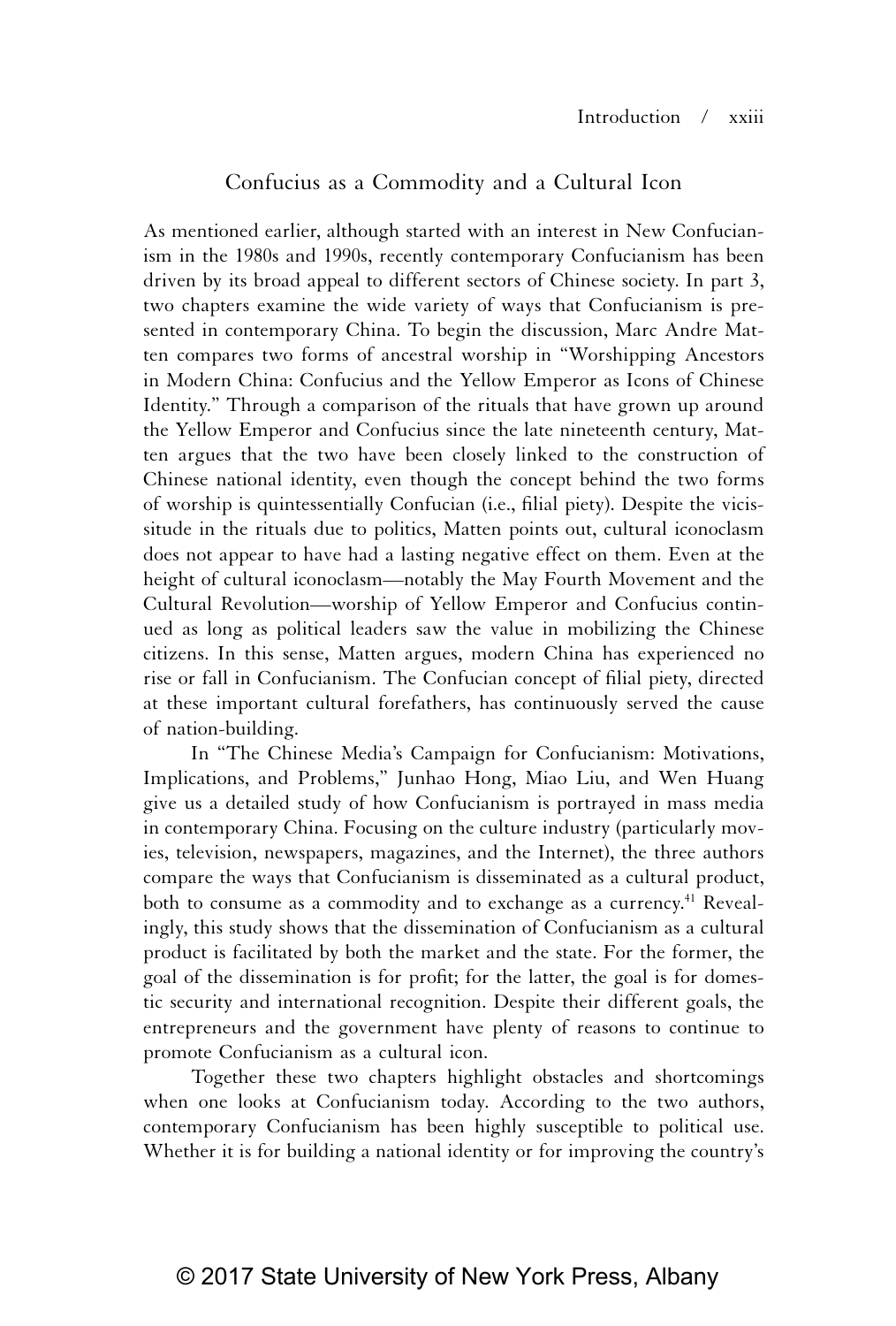#### xxiv / Introduction

image abroad, Confucianism (and Confucius particularly) is often deployed as a tool to achieve a political goal. This susceptibility for political use is significant, especially if we take into account the long history of Confucianism serving as a ruling ideology during the imperial period. How can we distinguish radical Confucianism (or Angle's "Progressive Confucianism") from state Confucianism? Where do we draw the line between the government's promotion of Confucianism as a culture and the government's cooptation of Confucianism as a measure of thought control? These are indeed difficult questions to answer.

### Confucianism of the Twenty-First Century

In the epilogue, "Beyond New Confucianism: Expanding the Contemporary *Rudao*," John H. Berthrong concludes this volume by reflecting on the history of Confucian revivals since the beginning of the twentieth century. As a "Boston Confucian" who participated in intense debates with Tu Wei-ming and Robert Neville during the 1980s and 1990s, Berthrong brings an insider's perspective to Confucian revivals as cultural phenomena in China and the United States. In his account, he explains the complex process by which contemporary Confucianism becomes a transnational cultural movement that stretches across the Pacific Ocean. In this unfolding of Confucianism that began in mainland China in the early twentieth century, spread overseas in the midcentury, and then returned to China at the end of the century, Berthrong sees an expansion of the contemporary *Rudao*  (the Confucian Way) in which communities, big and small, are joined for the same purpose of building a better world based on an understanding of Confucian teachings. What makes this contemporary *Rudao* fascinating is its diversity. Different groups of people may look at Confucian teachings differently: some stress the political vision; some emphasize the social agenda; some focus on the moral philosophy. And yet, Berthrong sees a common thread among these groups that, in one way or another, are looking for ways to improve the human condition and turning to the Confucian canon for guidance.

In short, Berthrong demonstrates that contemporary Confucianism is able to address issues and questions of the twenty-first century because of its creativity, openness, and, above all, its acute sensitivity to human suffering and all forms of injustice. Contrary to the idea that Confucianism becomes a "lost soul"—an irreparable disconnection between Confucianism as a system of thought and a contemporary Chinese society no longer founded on an agrarian, kinship-based, and gentry-led structure,<sup>42</sup> Ber-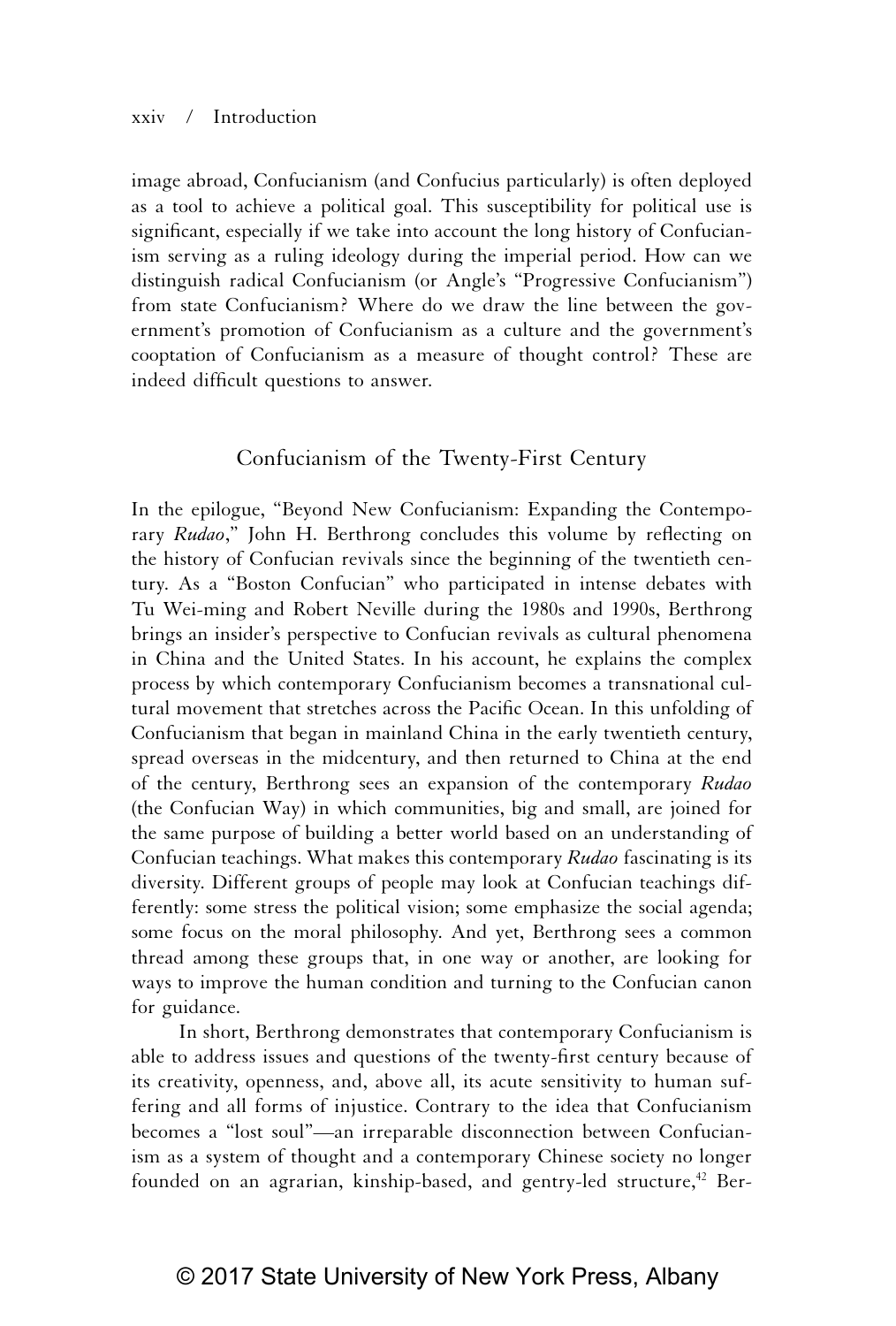throng argues that the many forms of contemporary Confucianism are not only relevant to the pluralistic society of the twenty-first century, but also capable of transforming the world into a better place. As such, Berthrong reiterates the main theme of this volume: both within and outside China, New Confucianism is, and continues to be, a major force of change in the twenty-first century.

#### *Notes*

 1. For a stimulating account of this "cultural miracle," see Kenneth J. Hammond and Jeffrey L. Richey, "The Death and Resurrection of Confucianism, in *The Sage Returns: Confucian Revival in Contemporary China*, edited by Kenneth J. Hammond and Jeffrey L. Richey (Albany, NY: State University of New York Press, 2015), 1–9.

 2. Much has been written about the May Fourth Movement and the Cultural Revolution. For the May Fourth Movement, see esp. Chow Tse-tsung, *The May Fourth Movement: Intellectual Revolution in Modern China* (Cambridge, MA: Harvard University Press, 1960); Lin Yü-sheng, *The Crisis of Chinese Consciousness: Radical Anti-Traditionalism in the May Fourth Era* (Madison: University of Wisconsin Press, 1979); and Vera Schwarcz, *The Chinese Enlightenment: Intellectuals and the Legacy of the May Fourth Movement of 1919* (Berkeley: University of California Press, 1986). For the Cultural Revolution, see William Joseph, Christine P. W. Wong, and David Zweig, eds., *New Perspectives on the Cultural Revolution* (Cambridge, MA: Council on East Asian Studies, 1991); Elizabeth J. Perry and Liu Xin, *Proletarian Power: Shanghai in the Cultural Revolution* (Boulder, CO: Westview, 1997); and Joseph W. Esherick, Paul G. Pickowicz, and Andrew G. Walder, eds., *The Chinese Cultural Revolution as History* (Stanford, CA: Stanford University Press, 2006).

 3. I thank Ming-huei Lee for pointing out the difference between New Confucianism of overseas Chinese community and "mainland Confucianism" that has emerged since the 1990s.

 4. For the political and social background of the spread of New Confucianism in mainland China, see Song Xianlin, "Reconstructing the Confucian Ideal in 1980s China: The "Culture Craze" and New Confucianism," in John Makeham, ed., *New Confucianism: A Critical Examination* (New York: Palgrave Macmillan, 2003), 81–104. For the political ramifications of this Confucian revival, see Daniel A. Bell, *China's New Confucianism: Politics and Everyday Life in a Changing Society*  (Princeton, NJ: Princeton University Press, 2008), 3–18.

 5. See Sébastien Billioud, "Carrying the Confucian Torch to the Masses: The Challenge of Structuring the Confucian Revival in the People's Republic of China," *Oriens Extremus* 49 (2010): 201–224.

 6. See Arif Dirlik, "Confucianism in the Borderlands: Global Capitalism and the Reinvention of Confucianism," *Boundary 2*, 22, no. 3 (Fall 1995): 229–273; Jing Wang, *High Culture Fever: Politics, Aesthetics, and Ideology in Deng's China* (Berkeley: University of California Press, 1996), 64–71.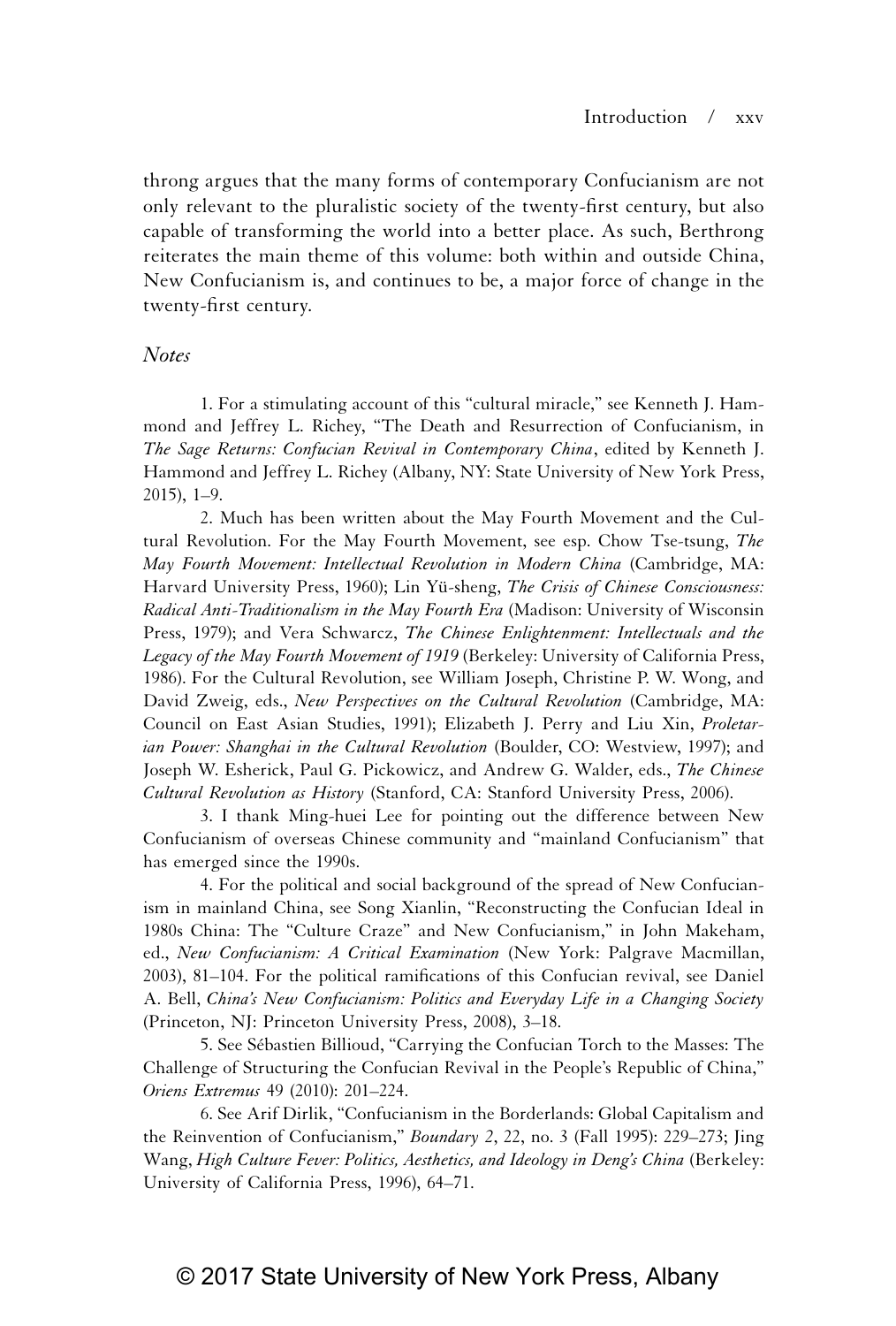#### xxvi / Introduction

 7. See, e.g., Gloria Davis, ed., *Voicing Concerns: Contemporary Chinese Critical Inquiry* (Lanham, MD: Rowman & Littlefield, 2001), esp. 123–134.

 8. See John Makeham, ed., *New Confucianism: A Critical Examination* (New York: Palgrave Macmillan, 2003); John Makeham, *Lost Soul: "Confucianism" in Contemporary Chinese Academic Discourse* (Cambridge, MA: Harvard University Asia Center, 2008); Umberto Bresciani, *Reinventing Confucianism: The New Confucian Movement* (Taipei: Taipei Ricci Institute for Chinese Studies, 2001); Ming-huei Lee, *Der Konfuzianismus im modernen China* (Leipzig: Leipziger Universitätsverlag, 2001).

 9. See N. Serina Chan, *The Thought of Mou Zongsan* (Leiden: Brill, 2011), and Sébastien Billioud, *Thinking through Confucian Modernity: A Study of Mou Zongsan's Moral Metaphysics* (Leiden: Brill, 2012).

10. The 1958 Manifesto is also known as the 1958 Declaration. For a translation of the Manifesto see Carsun Chang, *The Development of Neo-Confucian Thought* (New York: Bookman Associates, 1957–1962), vol. 2, 455–483. In the epilogue of this volume, John Berthrong discusses the background and interpersonal relationships of the authors of the Manifesto.

11. For the significance of the 1958 Manifesto, see N. Serina Chan, *The Thought of Mou Zongsan*, 260–279.

12. For a discussion of the cultural milieu of colonial Hong Kong, see chap. 10 by Hok Yin Chan herein.

13. To his death, Mou Zongsan was adamantly anti-Communist. For an account of one of Mou's stormy encounters with mainland scholars, see Fang Keli, "Xiandai xinruxue de yishi xingtai tezheng" 現代新儒学的意识形态特征 [The characteristics of the New Confucian ideology], in *Xiandai xinruxue yu Zhongguo xiandaihua* 䍘ẋ㕘₺⬎ᶶᷕ⚥䍘ẋ⊾ [Contemporary New Confucianism and Chinese modernization], edited by Fang Keli (Tianjin: Tianjin renmin chubanshe, 1997), 210–222.

14. See John Makeham's introduction to *Lost Soul* and Song Xianlin's article "Reconstructing the Confucian Ideal in 1980s China" in *Lost Soul*.

15. One way to appreciate the openness and creativity that prevailed during the 1980s and 1990s is to read Li Zehou's 李泽厚 writings. In the late 1970s, his essays exposed the misuse of history under the Gang of Four, thereby setting the tone for an intellectual liberation; see *Zhongguo jindai sixiang shi* 中国近代思想史 (Beijing: Renmin chubanshe, 1979). In the mid-1980s, he reexamined the intellectual history of modern China, thereby encouraging readers to look for new ideas and new perspectives; see *Zou wo ziji de lu* 走我自己的路 (Beijing: Sanlian, 1986) and Zhongguo xiandai sixiang shilun 中国现代思想史论 (Beijing: Dongfang chubanshe, 1987). In the early 1990s, after relocating to the United States, Li continued to influence Chinese readers by asking them to "bid farewell to revolution"; see *Gaobie*  geming 告別革命 (Hong Kong: Tiandi, 1995).

16. For the openness of the 1980s and 1900s, see Gan Yang 甘阳, ed., *Bashi niandai wenhua yishi* ℓ⋩⸜ẋ㔯⊾シ孮 [The Cultural Consciousness of the 1980s] (Shanghai: Shijie chuban jituan, 2006). See also Xu Jilin 许纪霖 and Luo Gang 罗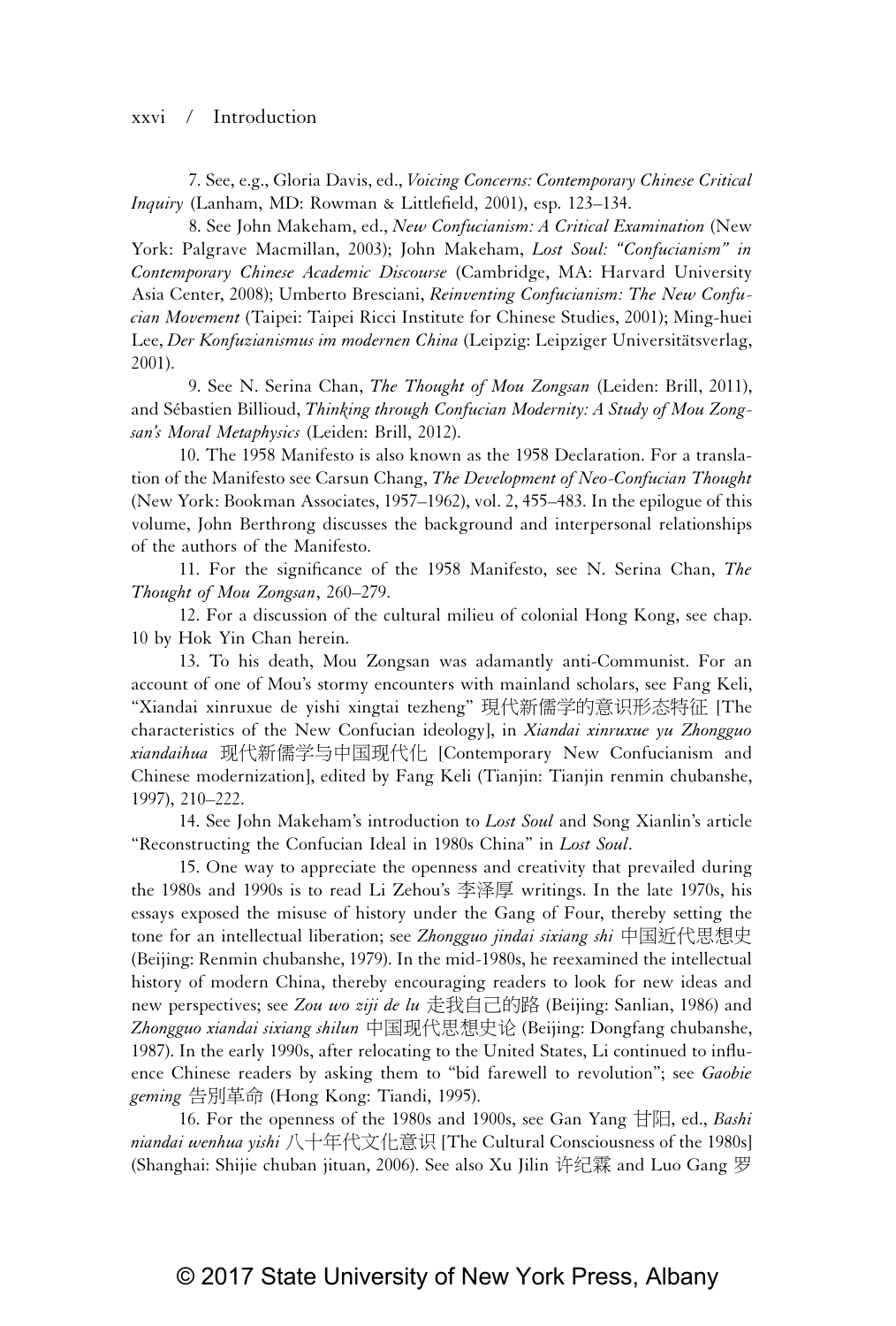ⰿ, *Qimeng de ziwo wajie: 1990 niandai yilai Zhongguo sixiang wenhua jie zhongda lunzheng yanjiu* 启蒙的自我瓦解: 1990 年代以来中国思想文化界重大论争研 䨞 [The self-dissolution of Enlightenment: Studies of the major intellectual and cultural debates since the 1990s] (Jilin: Jilin chuban jituan, 1997), esp. 1–36. For specific examples of how the openness helped to inspire a Confucian revival, see the memoirs of those who participated in the "culture craze" and the "national learning craze" in Liang Tao 梁涛 and Gu Jianing 顾家宁, eds., *Guoxue wenti zhengming ji (1990–2010)* 国学问题争鸣集 (1990–2010) [A collection of polemical writings on national learning, 1990–2010] (Guilin: Guangxi shifan daxue chubanshe, 1990), esp. 3–9, 24–27, 35–44.

17. Jing Haifeng 景海峰 is explicit about the impact of the cultural milieu of the 1980s and 1990s on his study of New Confucianism. See his *Xinruxue yu ershishiji Zhongguo sixiang* 新儒学与二十世纪中国思想 [Contemporary New Confucianism and Twentieth-Century Chinese thought] (Zhengzhou: Zhongzhou guji chubanshe, 2005), 315–317.

18. Dirlik, "Confucianism in the Borderlands," 236–247.

19. For the original argument of Peter Berger, see Peter L. Berger and Hsin-Huang Michael Hsiao, eds., *In Search of an East Asian Development Model* (New Brunswick, NJ: Transaction Books, 1988), 3–11.

20. Dirlik, "Confucianism in the Borderlands," 254–268.

21. For Tu Wei-ming's full argument about the three epochs and the significance of the third epoch, see Tu Wei-ming 杜维明, "Rujia disanqi fazhan de qianjing wenti" 儒家第三期发展的前景问题 [The question of the development prospect of the Third Epoch of Confucianism], in *Rujia chuantong de xiandai zhuanhua*: *Du Weiming xinruxue lunzhu jiyao* 儒家传统的现代转化: 杜维明新儒学论著 辑要 [The modern transformation of Confucian tradition: A collection of writings on New Confucianism by Tu Wei-ming], edited by Yue Hua 岳华 and Guan Dong ℛ᷄ (Beijing: Zhongguo guangbo dianshi chubanshe, 1992), 234–277.

22. Tu does not talk explicitly about this "global tour" of New Confucianism. But Yue Hua and Guan Dong emphasize the "global tour" in their editorial preface, or "bianxu" 亾⸷. See "bianxu" in *Rujia chuantong de xiandai zhuanhua*, esp. 14.

23. See Tu Wei-ming, ed., *The Triadic Cord: Confucian Ethics, Industrial East Asia and Max Weber* (Singapore: Institute of East Asian Philosophies, 1991), esp. 3–56.

24. Dirlik, "Confucius in the Borderlands," 267.

25. See Tu Wei-ming 杜维明, "Cong shijie sichao de jige cemian kan ruxue yanjiu de xin dongxiang" 从世界思潮的几个侧面看儒学研究的新动向 [Looking at new development in New Confucianism from the perspective of several currents of world thought], in *Rujia chuantong de xiandai zhuanhua*, 303–329.

26. Tu Wei-ming 杜维明, "Rujia lunli yu dongya qiye jingshen" 儒家伦理 ᶶ᷄Ṃẩ᷂䱦䤆 [The Confucian ethic and the East Asian entrepreneurial spirit], in *Rujia chuantong de xiandai zhuanhua*, 329–360.

27. For the influence of Tu Wei-ming on Chinese philosophers, see chap. 2 by Els van Dongen herein.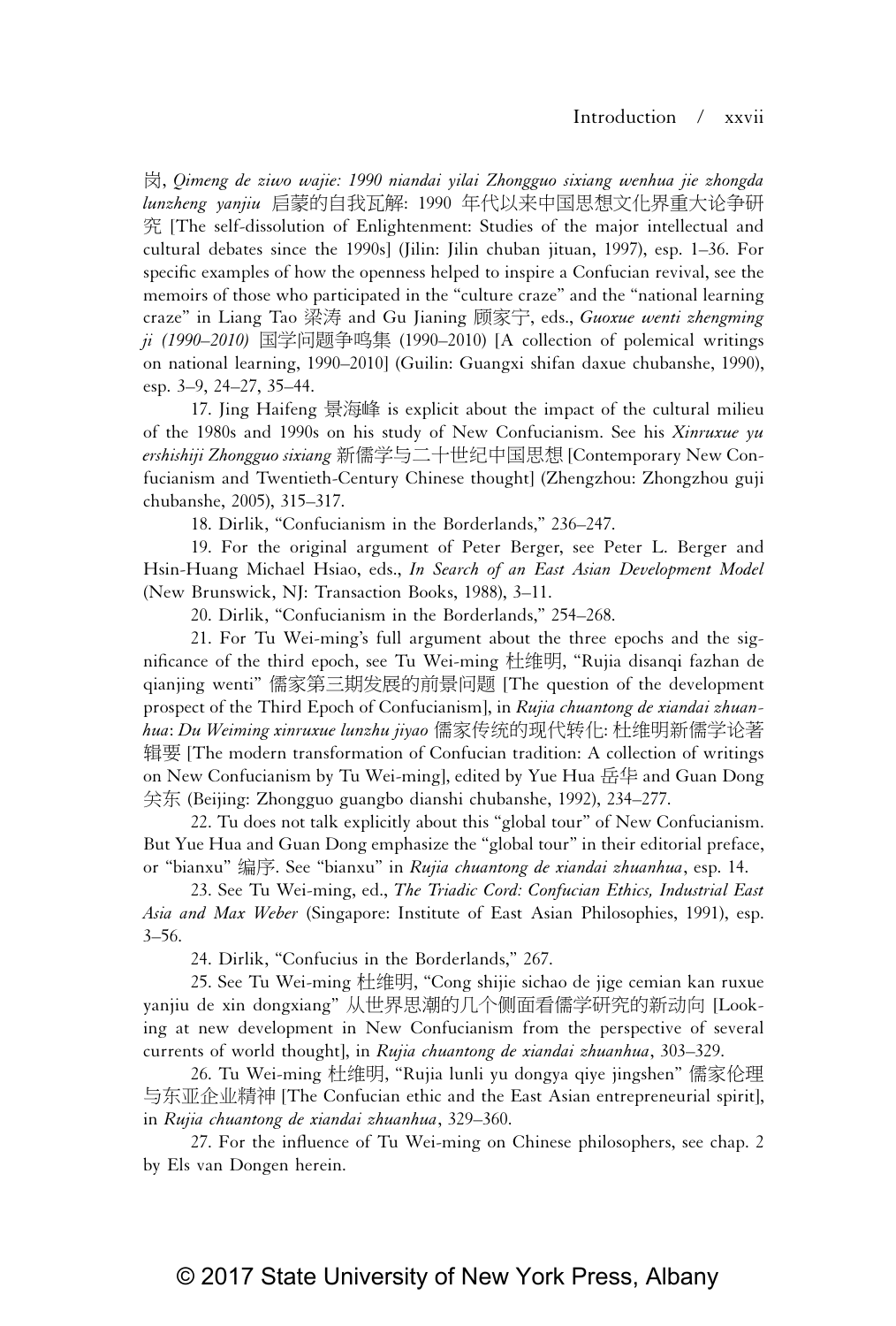#### xxviii / Introduction

28. Some Taiwan scholars have suggested that the massive New Confucianism research project was part of the Chinese Communist Party's efforts to "unify" Taiwan. See Fang Keli, "Xiandai xinrujia de yishi xingtai tezheng."

29. For an analysis of the contributions and limitations of the "New Confucian research project," see my chapter herein.

30. See Kenneth J. Hammond, "The Return of the Repressed: The New Left and 'Left' Confucianism in Contemporary China," in *The Sages Return*, 93–111.

31. See Anthony DeBlasi, "Selling Confucius: The Negotiated Return of Tradition in Post-Socialist China, in *The Sages Return*, 67–92. For a glimpse of how Yu Dan interprets Confucianism, see her English-language publication *Confucius from the Heart: Ancient Wisdom for Today's World* (New York: Atria Book, 2006).

32. See Daniel A. Bell, *China's New Confucianism*, 3–56. See also chap. 12 by Junhao Hong, Miao Liu, and Wen Huang herein.

33. See reports of these grassroots organizations in Sébastien Billioud, "Carrying the Confucian Torch to the Masses." See also the discussion of Confucian religious activities in Sébastien Billioud and Joël Thoraval, *Le Sage et le people: Le renouveau confucéen en China* (Paris: CNRS Éditions, 2014) and the broad range of social issues discussed online in Jeffrey L. Richey, "Chat Room Confucianism: Online Discourse and Popular Morality in China," in *The Sage Returns*, 113–125.

34. For Chinese debates about the new global order, see chap. 3 by Daniel A. Bell herein.

35. For studies of the wide range of circumstances in which Confucianism (broadly defined) is invoked in contemporary China, see Sébastien Billioud and Joël Thoroval, "Confucianism, 'Cultural Tradition,' and Official Discourse in China at the Start of the Century," *Chinese Perspectives* 3 (2007): 50–65; Sébastien Billioud and Joël Thoroval, "Jianhua: The Confucian Revival as an Educative Project," *Chinese Perspectives* 7 (2007): 4–20; Anna Sun, *Confucianism as a World Religion*, esp. chaps. 7–9.

36. In the last few years, thanks to Daniel A. Bell's summaries and translations, Jiang Qing's political views are available in English. See Daniel A. Bell, *China's New Confucianism*, 175–191; Jiang Qing, *A Confucian Constitutional Order: How China's Ancient Past Can Shape Its Political Future*, translated by Edwund Ryden, edited by Daniel A. Bell and Ruiping Fan (Princeton, NJ: Princeton University Press, 2013).

37. Part 2 would be more complete if I could include articles about Xu Fuguan and Zhang Junmai, the other two authors of the 1958 Manifesto. Unfortunately, over the three years when this volume was prepared, I was unable to find scholars interested in contributing chapters on Xu and Zhang. For those interested in Xu as a political thinker, Aihe Wang's *Cosmology and Political Culture in Early China* (Cambridge, UK: Cambridge University Press, 2000), esp. 1–22, offers a glimpse of his critique of authoritarianism. For those interested in Zhang as a transnational scholar, please read Joseph Ciaudo, "Questioning Sinodicy: An Inquiry into Zhang Junmai's Cultural Discourse (1919–1937)" (PhD diss., 2016, College de France).